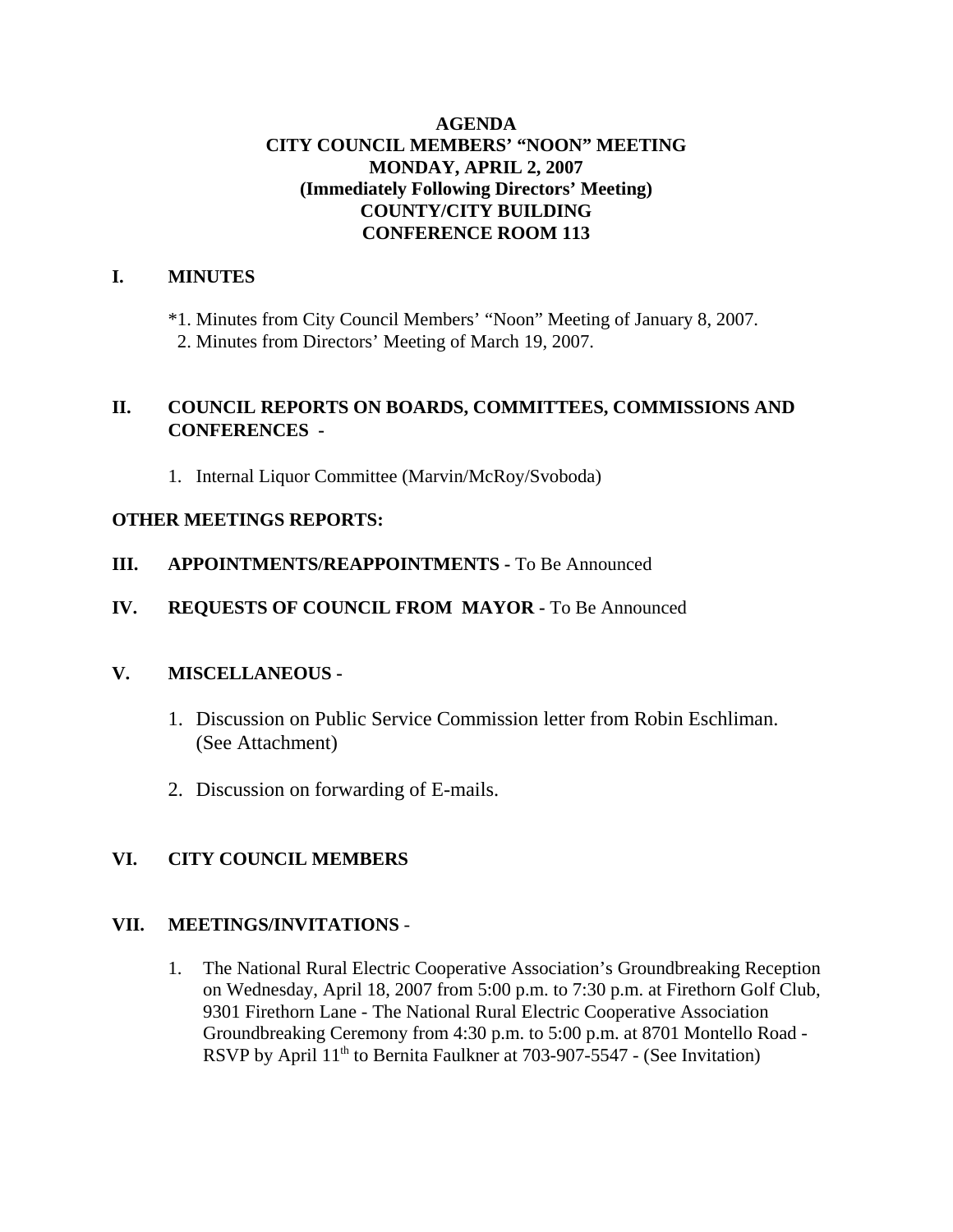- 2. Updowntowners, Inc. Discovering Everybody's Neighborhood: An Updowntowners' Field Trip by Bus on Wednesday, April 18, 2007 from 11:45 a.m. to 1:00 p.m. - Bus will depart from the Updowntowners' Office, 206 S.  $13<sup>th</sup>$  Street, Suite  $101$  - Cost: \$20/members; \$25/guests - RSVP by April  $12<sup>th</sup>$  - (See Invitation)
- 3. Volunteer Partners 5<sup>th</sup> Community-wide Volunteer Recognition Celebration on Sunday, April 22, 2007 from 2:00 p.m. to 3:30 p.m. at the Lancaster County Extension Education Center, 444 Cherrycreek Road - Please RSVP - (See Invitation)

## **VIII. ADJOURNMENT**

# **\*HELD OVER FROM MARCH 26, 2007.**

ca040207/tjg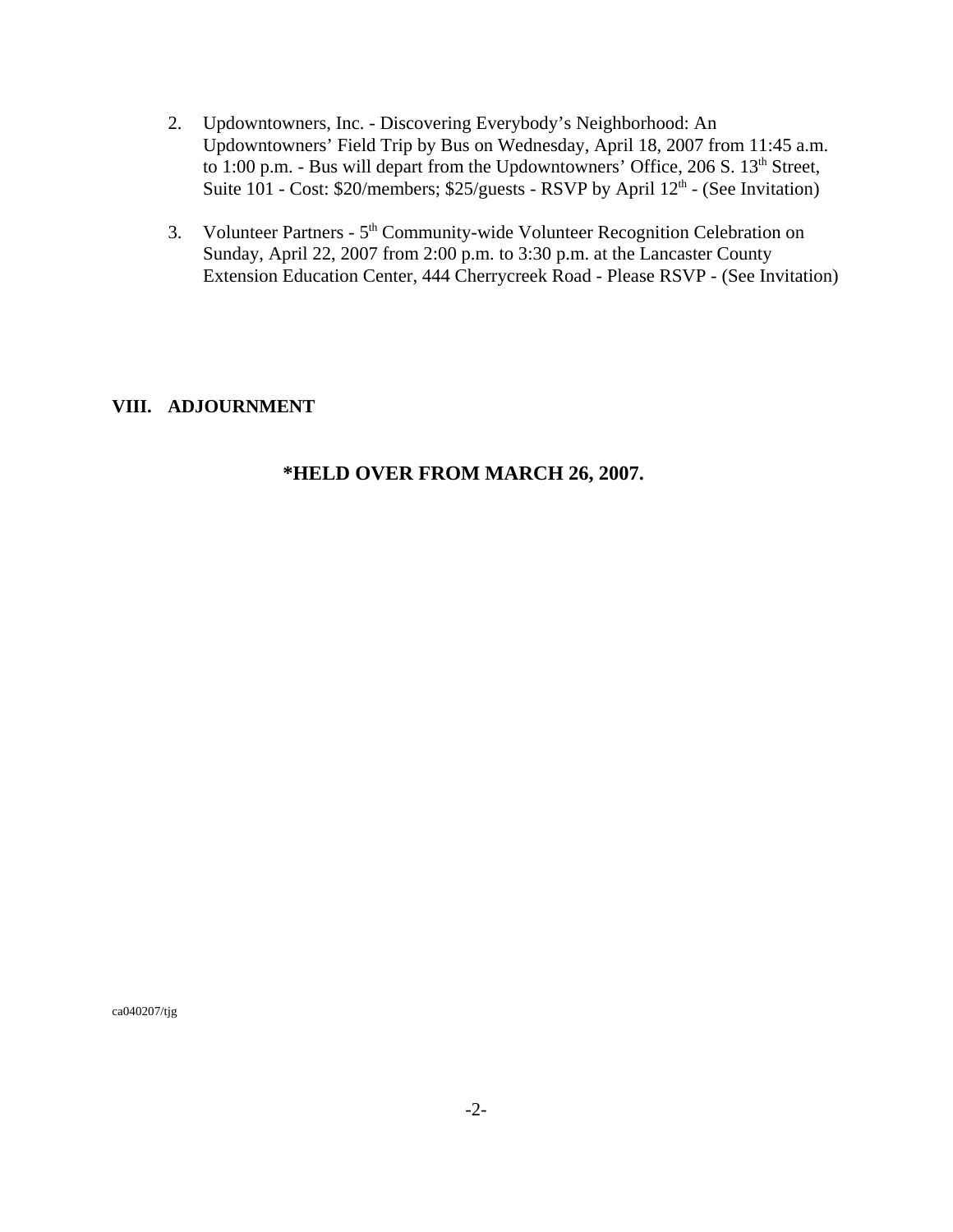[Date]

Members of the Public Service Commission [Address]

Dear Members of the Public Service Commission:

We are writing with our concerns about your recent increase to Nebraskans in order to subsidize telephone service in rural areas.

The members of our community have been challenged recently because of an ice storm that ultimately resulted in a surcharge in utilities. This is certainly not your fault, as these things happen with Mother Nature. However, we wanted to let you know that we are already hearing from the low income and those on fixed incomes since these utility costs had to increase, as it is the hardest for them to bear. Thirty-five cents for an increase in phone service may not seem like much to most people, but the combination of utility fees, general inflation in goods and services, and overall increases in property tax value certainly hurts most those who can least afford it.

In addition, we are concerned that money is being spent to fund something that most people have adequate access to and which is becoming an increasingly outdated technology.

We appreciate the opportunity to share these concerns with you.

Sincerely,

Robin Eschliman Jonathan Cook Patte Newman

Jon Camp **Annette McRoy** Ken Svoboda

Dan Marvin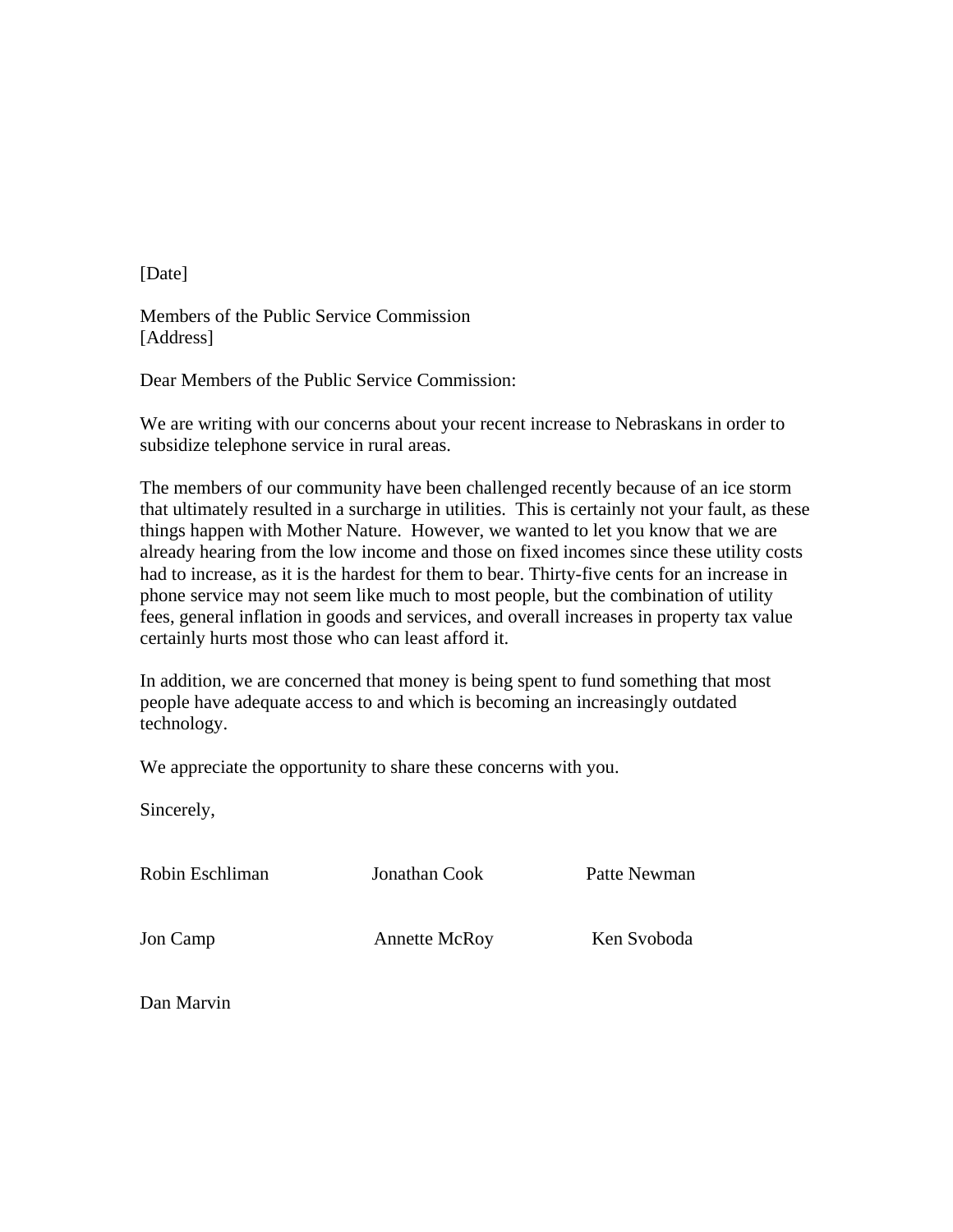## **MINUTES CITY COUNCIL MEMBERS' "NOON" MEETING MONDAY, APRIL 2, 2007 (Immediately Following Directors' Meeting) COUNTY/CITY BUILDING CONFERENCE ROOM 113**

**Council Members Present:** Patte Newman, Chair; Dan Marvin, Vice-Chair; Jonathan Cook, Robin Eschliman, Ken Svoboda, Jon Camp, Annette McRoy

**Others Present:** Mark Bowen, Ann Harrell, Mayor's Office; Dana Roper, City Attorney; Tammy Grammer, City Council Staff; Deena Winter, Lincoln Journal Star Representative; and Coby Mach, LIBA.

Meeting convened at 11:20 a.m.

Location Announcement of the Nebraska Open Meetings Act: A Copy of the Nebraska Open Meetings Act is Located on the Wall at the Rear of this Room

### **I. MINUTES**

- \*1. Minutes from City Council Members' "Noon" Meeting of January 8, 2007.
- 2. Minutes from Directors' Meeting of March 19, 2007.

Chair Patte Newman, by acclamation of the Chair, approved the minutes. No objections were offered.

### **II. COUNCIL REPORTS ON BOARDS, COMMITTEES, COMMISSIONS AND CONFERENCES -**

1. **Internal Liquor Committee** (Marvin/McRoy/Svoboda) — Mr. Marvin stated we have requested a certain number of reports to be brought back to us, one report has to do with the BAC numbers that have been creeping up. Mr. Svoboda commented the blood alcohol content average has been creeping up rather steadily so we want to get a little bit more of a history than just last year. Those that are taken into detox and been the last call we are seeing that there is a fairly significant number of individuals who are going to one bar at night and then when they get picked up for detox they identify that as the last place they had a drink. So, it's a bar that we have had problems with because of the large number of people that are picked up from that bar and taken into detox. Mr. Marvin stated the other report we have asked for is the cost of over night stay for individuals that get taken into detox. Mr. Marvin stated we discussed LB 335 which is legislation that is going through the State.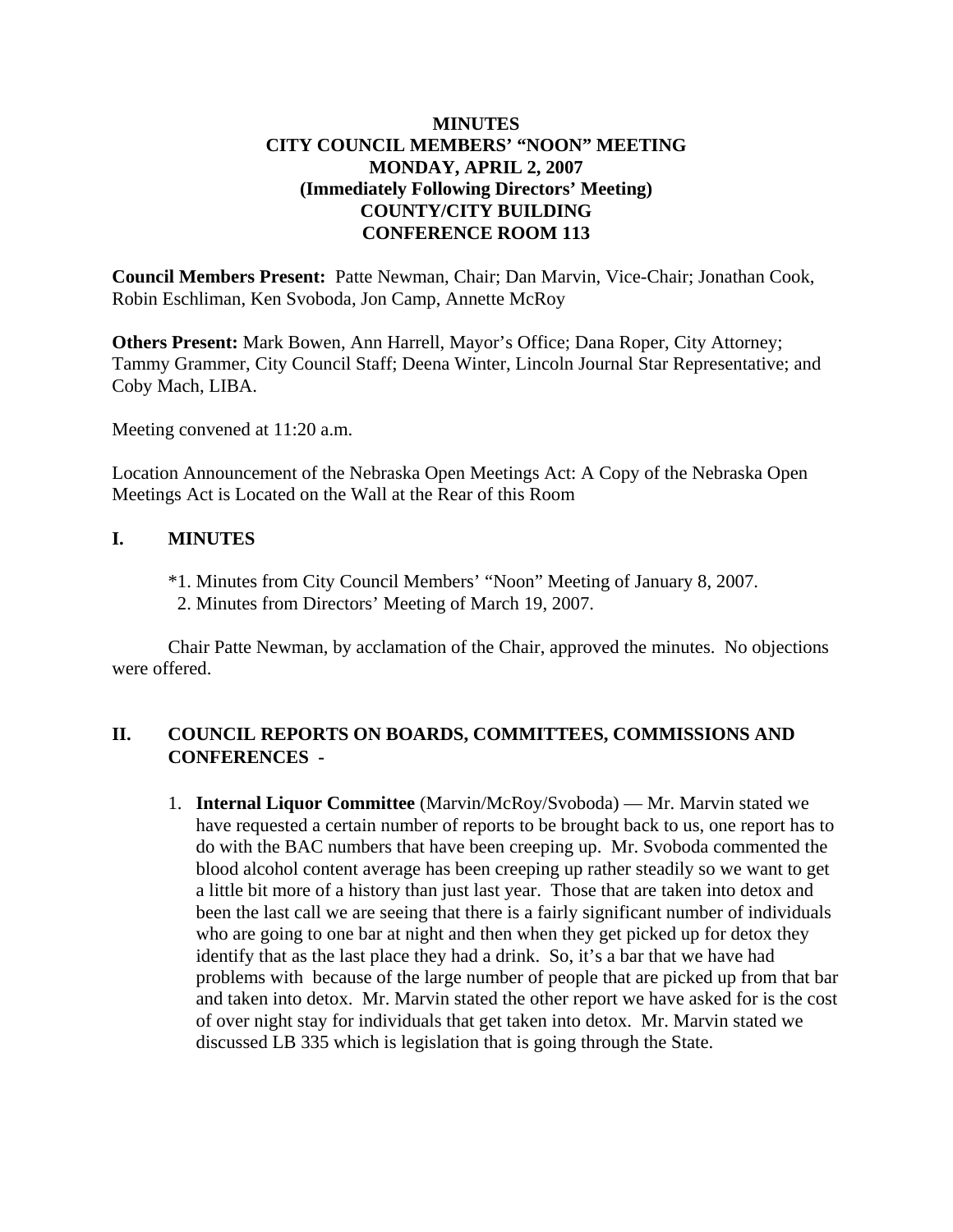Ms. Eschliman commented question about the committee. You know how after talking every once in a while we see a problem and we vote against a liquor license or liquor application and then the State Commission repeals it have you ever met with them and talked to them about it. Mr. Svoboda responded yes, we've had Hobert Rupe the Liquor Control Commissioner Director in our meetings a couple of different times and we have regular correspondence with them. It's a difficult issue, the State is not willing to give us local control where we would have the last say on certain individuals and we have one today that has some criminal history that he has concerns on as well. We have never met with the Commissioners or at least while he has been on the ILC just the Director.

#### **OTHER MEETINGS REPORTS:** -

Ms. Newman reported on the Transit Development Plan Committee, we talked about the StarTran issue. They had an open house last week and about 290 people showed up and then we had a task force meeting after to talk a little bit about what they had heard. If you hear from people changes are being made to the proposed existing map routes right now, so we need to let people know that if they have concerns about the routes as they are drafted at that open house that they are still open and they can email David Cary or StarTran about the changes. They changed them in November and the current map they had last week at the meeting there will be some minor changes to it. At the meeting they heard some concerns about certain things so they are still working on it through May or June.

Ms. Newman gave an update on the Problem Resolution Team Meeting (PRT). In the last year we've had about 50 cases and 28 to 30 were declared PRT cases. Probably 40 to 50% of them are cases of hoarding where people collect things and just don't want to get rid of anything so we're working on those cases.

Ms. McRoy reported on the Catalyst One Project. We have had one meeting and reviewed the projects that came in and we are meeting with them on site next week. Mr. Hammons is coming in Thursday and we will meet with the other two applicants on Friday.

#### **III. APPOINTMENTS/REAPPOINTMENTS -** Mark Bowen had none to report.

### **IV. REQUESTS OF COUNCIL FROM MAYOR -**

#### **MARK BOWEN -**

Mark Bowen handed out an updated summary of the 2007 Key State Legislation Issues and an updated summary sent to the Lincoln area State Senators regarding Periodic update on the City's positions on legislative bills. Mr. Bowen went over the information with Council. *[See Attachments 'A' and 'B']*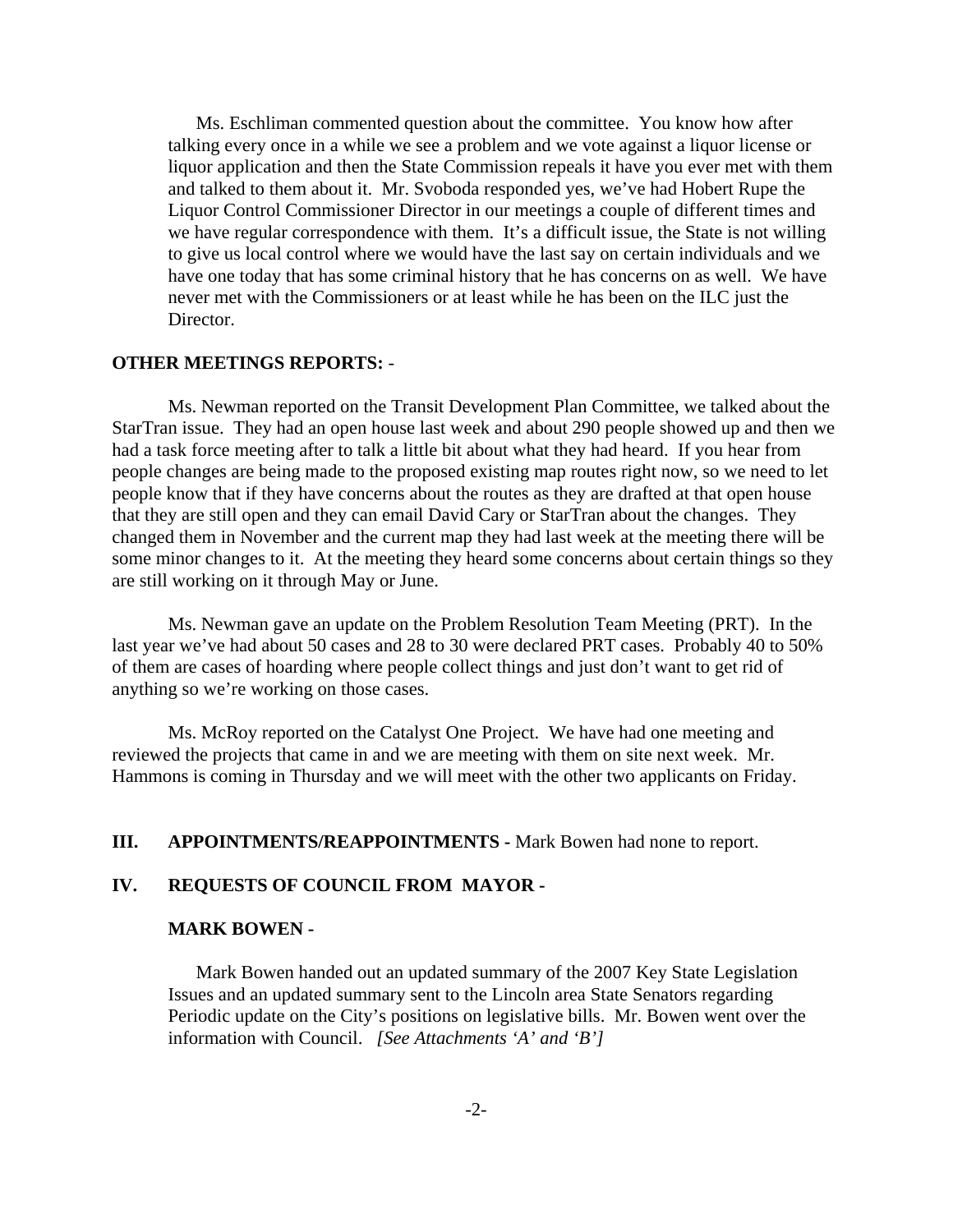Mr. Bowen mentioned you saw on the front page of the newspaper the story about Women's Commission the draft is being worked on between the Mayor, Women's Commission and the County Board. The County Board has looked at it at their staff meeting and Bonnie (Coffey) has already talked to each of you individually. Kerry Eagan and I have talked about a schedule for it and I think the only thing that's sort of left in limbo at this point is the term of the termination point which we want to make it match the previous Interlocal Agreements. The County Board was going to take a look at the language one more time before they started working on advancing it so you will see some slight changes to it. Mr. Bowen noted he will get copies to Council.

**ANN HARRELL -** No Comments

**DANA ROPER, City Attorney -** No Comments

### **V. MISCELLANEOUS -**

- 1. Discussion on Public Service Commission letter from Robin Eschliman. (See Attachment). — Following discussion, Council agreed with sending this letter as is to the Public Service Commission from the entire Council.
- 2. Discussion on forwarding of E-mails. Following discussion, Council agreed for Tammy Grammer to continue forwarding email's to them as she has been doing.

#### **VI. CITY COUNCIL MEMBERS** -

**JON CAMP -** No Comments

**JONATHAN COOK -** No Comments

#### **ROBIN ESCHLIMAN -**

Ms. Eschliman commented to Mark Bowen there was an email that she forwarded to him and she said we will ask at the staff meeting about it. Mr. Bowen stated he asked Karl Fredrickson (Public Works & Utilities Director) to address this issue and he has all the answers. Mr. Bowen noted it dealt with property on the water tower that she was asking about. The person was paid fair market value for the property and they had accepted it. Ms. Eschliman stated do we have someone that can respond back to the constituent. Mr. Bowen stated he will have Karl (Fredrickson) respond back to the constituent and send a copy of the response to Council.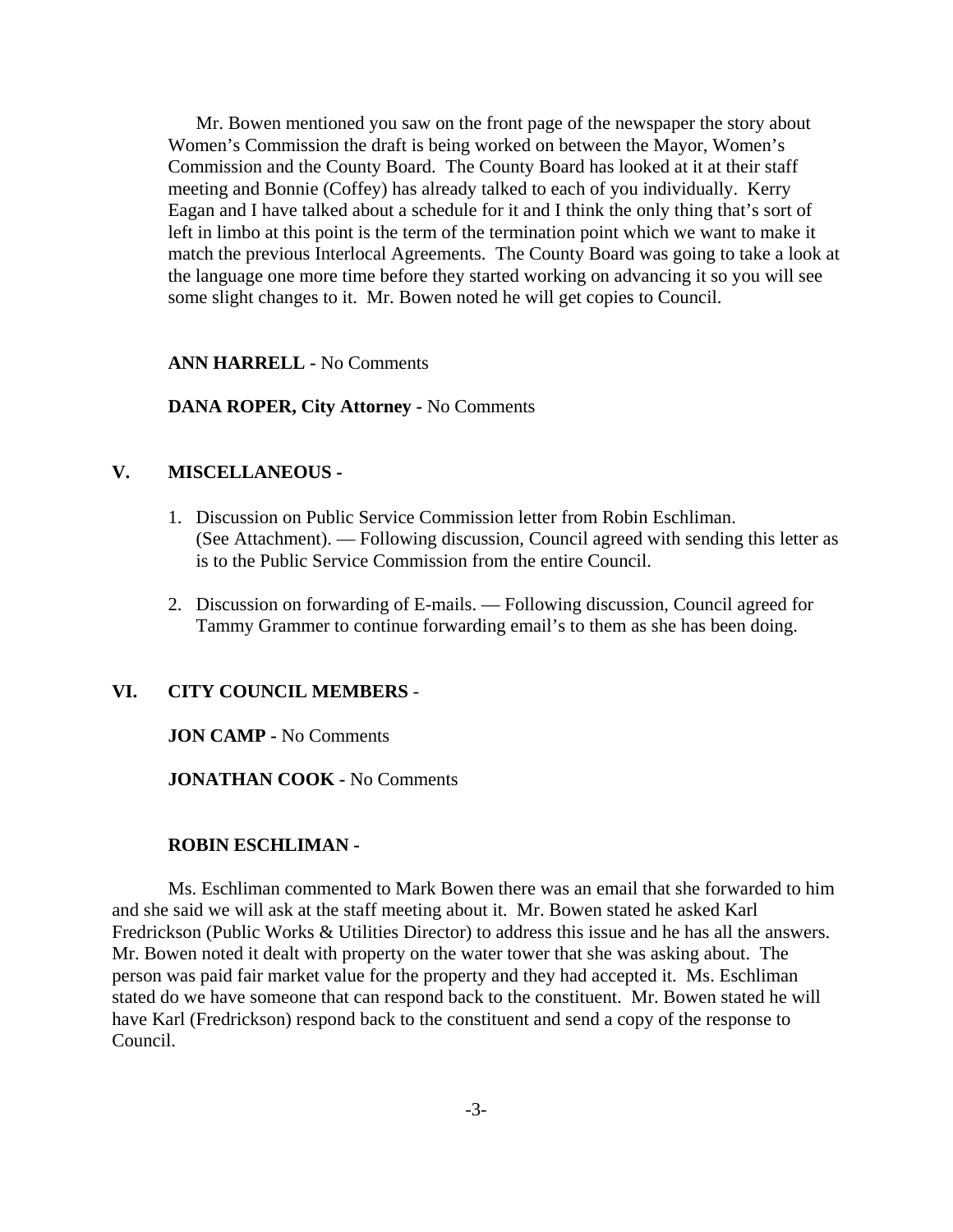#### **DAN MARVIN -**

Mr. Marvin stated he received a letter from Marc Wullschleger (Urban Development Director) that the Urban Community Development Task Force is being eliminated. Mr. Marvin commented his experience, we had a difficult time getting a quorum and there was little or nothing for us to do.

#### **ANNETTE McROY -** No Comments

#### **KEN SVOBODA -**

Mr. Svoboda stated to Mark Bowen last week on Monday you described for us the process that you were calling for the TIF Standards that were coming forward which does not come through the Council. Is there a reason why we don't since we were the ones that requested there be a set of standards set and developed. Mr. Bowen responded the standards were already underway, so it was not the Council requesting as much as I think the Council started asking questions about what we were doing, it has always been thought in terms of executive order. Mr. Svoboda stated he would like an update before the Mayor signs off on it. If we could have a pre-council so we know what's going to be happening with it as well and if there's any suggestions that we would like to offer we have the ability to do so. Ms. Newman commented she thinks that might be LPS and County Board issue as well. Mr. Bowen stated we talked with the schools and got their concerns (inaudible), and the Mayor will probably have individual discussions with them.

**PATTE NEWMAN -** No Comments

#### VII. MEETINGS/INVITATIONS - Listed on the Attend Sheet for April 2<sup>nd</sup>.

#### **VIII. MEETING ADJOURNED - Approximately at 11:52 a.m.**

#### **\*HELD OVER FROM MARCH 26, 2007.**

cm040207/tjg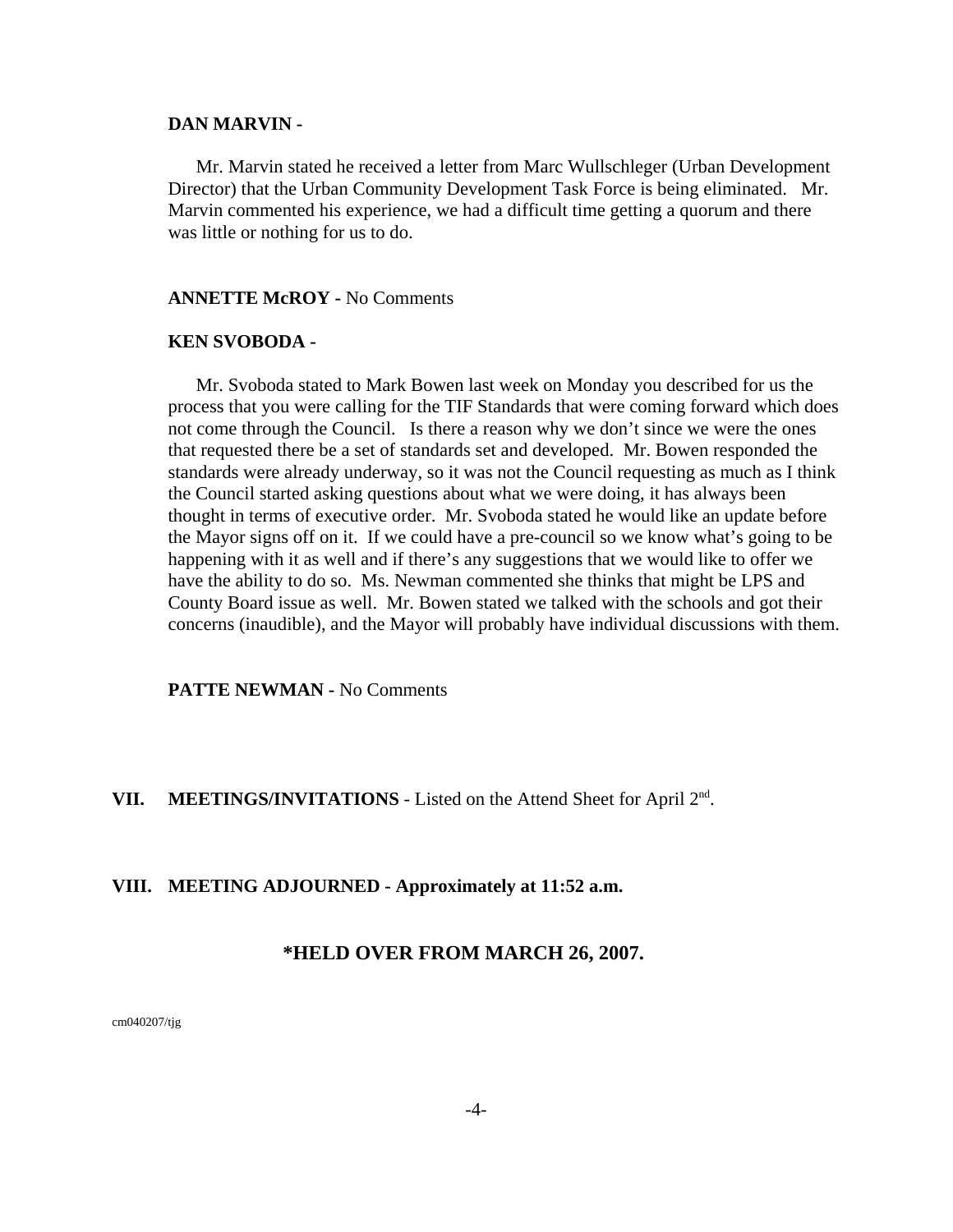# **City of Lincoln 2007 Key State Legislation Issues** March 19, 2007 Update

Improve the Highway Allocation Formula for Local Roads - Seek a more fair return of taxes collected from cities/counties for vehicle registration, motor vehicle sales tax, and state gas tax distributed through the Highway Distribution Formula. The City is supportive of the following:

- LB403, as amended [Schimek] to change the allocation of sales revenue and road funds. (Killed in Comm.) - LB305 [Fischer] to require that sales and use taxes from leased vehicles, trailers, and semitrailers be credited to the Highway Allocation Fund.

- LB439 [Raikes] to create a Task Force to examine the Highway Trust Formula.

- LB41, as amended [Hudkins] to increase the state gas tax. (The City and many other entities testified in

support at the Revenue Committee hearing. The Revenue Committee has since voted to kill it.)

- LB 663 [Hudkins] to change the distribution of motor vehicle registration fees.-(Priority Bill)

Amend the Recreational Liability Act - In October 2006, a State Supreme Court ruling overturned 25 years of liability protection from lawsuits resulting from voluntary recreation activities on public property. The Court ruling creates the possibility for the city to be subject to millions of dollars of potential lawsuits. The City seeks to restore the long-standing exclusion for local governments by amending state law to provide immunity from lawsuits resulting from recreational activities on public property. The City is supportive of the following: - LB564 [Friend] Change the Recreational Liability Act to restore the exclusion for local governments-(Priority **Bill).** Also support LB566 [Loudon] Recreational Liability Act changes.

#### Seek Authority to Create Redevelopment Districts for Economic Growth, Tourism Expansion and **Building Infrastructure.** The City is supportive of the following:

- LB562 [Adams] to authorize local options to finance infrastructure in redevelopment areas.-(Priority Bill)

- LB565 Averyl the Entertainment and Tourism Development Act Priority Bill)
- LB697 [Nelson] the Entertainment Tourism and Development Act.
- LB131 [Raikes] calls for a University Research and Corridor Master Plan.
- LB435 [Raikes] would provide for a Nebraska State Fair Park Master PlatPriority Bill)

### Support state funding and initiatives that reduce the reliance on local property taxes and avoid further pressure on property taxes The City is supportive of the following:

- LB530 [Nantkes] would clarify distribution of state funds dealing with storm water management plan-(Priority Bill)

- LB534 [Schimek] the urban storm drainage program would grant cities local authority to help pay for the federal mandate in ways other than property taxes. The federal government has mandated requirements on cities to enforce a storm water management program, but not provided funding to pay for the program. The City, along with other cities, seeks state authority to allow cities to pay for the federally mandated regulations without relying on property taxes.

- LB182 [Kruse] to provide additional funds for public transit (StarTran).

- LR6CA [Avery] a constutional amendment to allow for a more diverse investment of funds by public endowments such as the Community Health Endowmen(Priority Bill)

- State Dealer Licensing Requirement on Large Vehicle Sales - Change the requirement to allow more competitors to bid on large utility vehicles.

- The City generally opposes legislation that narrow the sales tax base. This is because the City of Lincoln relies more on revenue from sales tax than from property taxes to fund local government.

Reduce Duplication of Public Process-Allow the Capital Improvement Program (CIP) to serve as the Nebraska Department of Road's requirement for the 1 and 6 Highway Program. The City is supportive of the following:

- LB277 [Mines] would eliminate redundant paperwork.

Exempt Critical Infrastructure from Open Records Law - To protect critical public infrastructure networks, diagrams and plans the City seeks to exempt these items from freedom of information requests. The City is supports:

- LB135 [Fulton] seeks to provide confidentiality to critical security information of the city's water infrastructure.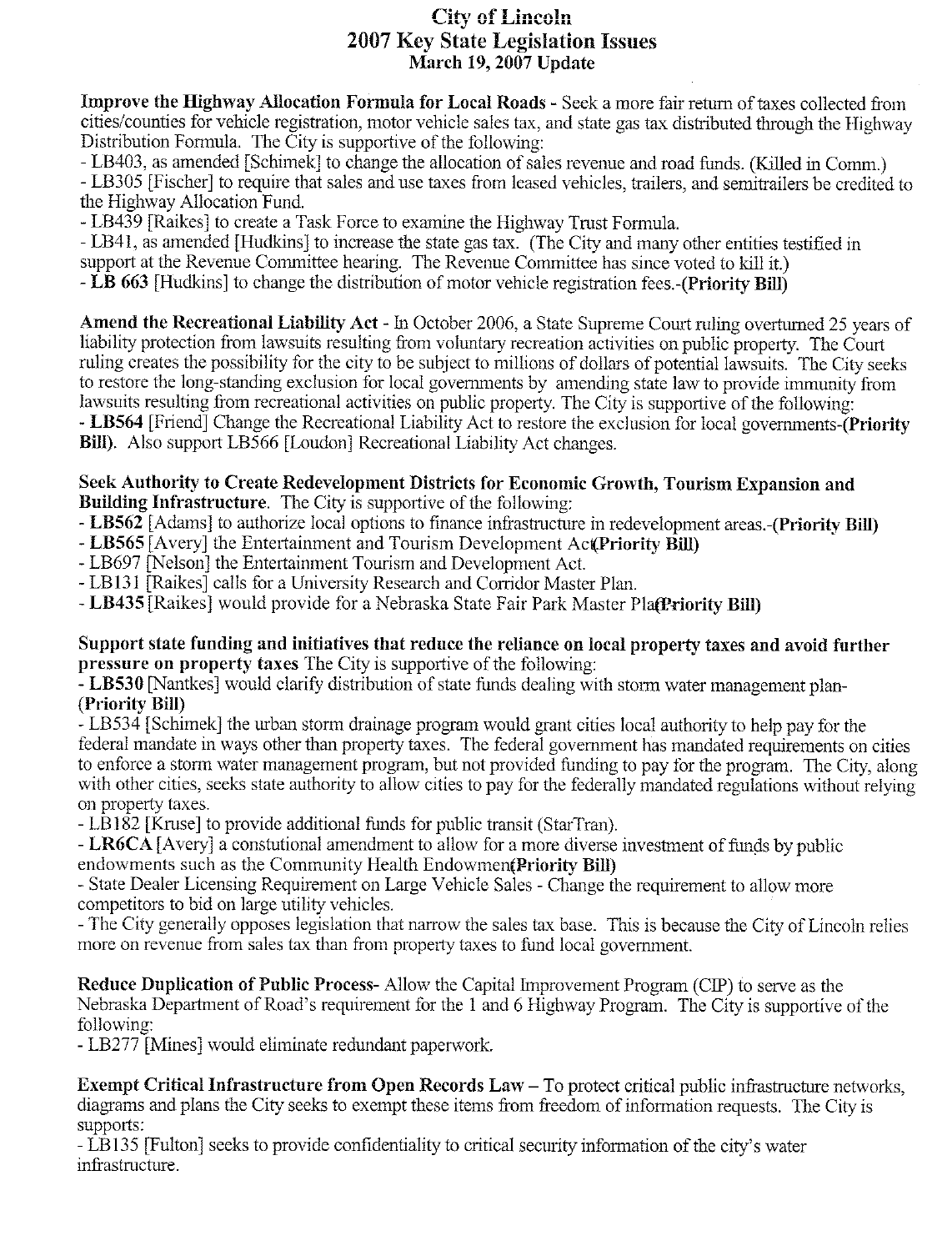March 23, 2007

TO- Lincoln area State Senators FROM - Mark Bowen, City of Lincoln RE - Periodic update on the City's positions on legislative bills.

LB435 [Raikes, Ag Committee Priority Bill] to provide for a State Fair Master Plan - The City of Lincoln donates \$270,000 in local tax funds annually to the State Fair to make it eligible to receive State Lottery funds. The City supports efforts to improve the State Fair by providing for a Master Plan for the Nebraska State Fair.

LB530 [Nantkes. a Speaker Priority Bill] to change the Stormwater Management Plan Program -The City strongly supports LB530 because it would correct distribution of state funds from the DEQ Stormwater Management Program. The fund was created in 2006 to help offset the cost of the federally mandated stormwater management programs. In 2006, the City of Lincoln received \$377,000 from the Stormwater Management Program. If LB530 is approved correcting the formula and if the appropriation is at least the \$2.5 million requested by the Governor's budget, then the City of Lincoln would receive approximately \$533,500 in both FY2007 and FY2008. This important bill corrects the formula.

LB562 [Adams, Priority Bill] to create Development Districts - The City supports LB562. Infrastructure is a key component to creating jobs and economic development. The City would use funds generated from a district to help develop the public infrastructure needed to support the facilities for the additional employment. This bill would provide another tool to address gaps in helping complete the public infrastructure of a project. The costs that cause a financial gap can be many, including environmental issues with the land that TIF may not always provide enough money to address. LB 562 would allow the revenue from a project area to be directed at the project in a voluntary agreement with the private sector without diverting existing city revenue.

LB564 [Friend, Aguilar Priority Bill] the Recreational Liability Act - The City strongly supports restoring the 25-year provision that previously exempted local governments from liability on public properties. Lincoln Parks and Recreation manages 85 playgrounds, two skate parks, two dog parks, 60 sports fields, more than 10 square miles of public park and open space land and 121 miles of recreation and commuter trails. Public recreation lands should have the same standards and protections established for private landowners who allow access to their land for recreation purposes. Approval will assure that Lincoln's citizens will continue to have access to outdoor recreation facilities and activities. Without being covered by the Recreation Liability Act, the liability potential from activities such as hiking and biking on trails, sledding, ice skating, dog parks and general park use could cause the City to restrict these activities and likely greatly increase city costs.

LB565 [Avery, a Speaker Priority Bill] to create the Entertainment and Tourism Development Act - The City strongly supports LB 565. If a new arena is approved in the future, LB565 will be a key part of the financial package to help build it. This bill is in the Revenue Committee. We encourage the Lincoln area State Senators to cosponsor LB565 and encourage the Revenue Committee to advance it.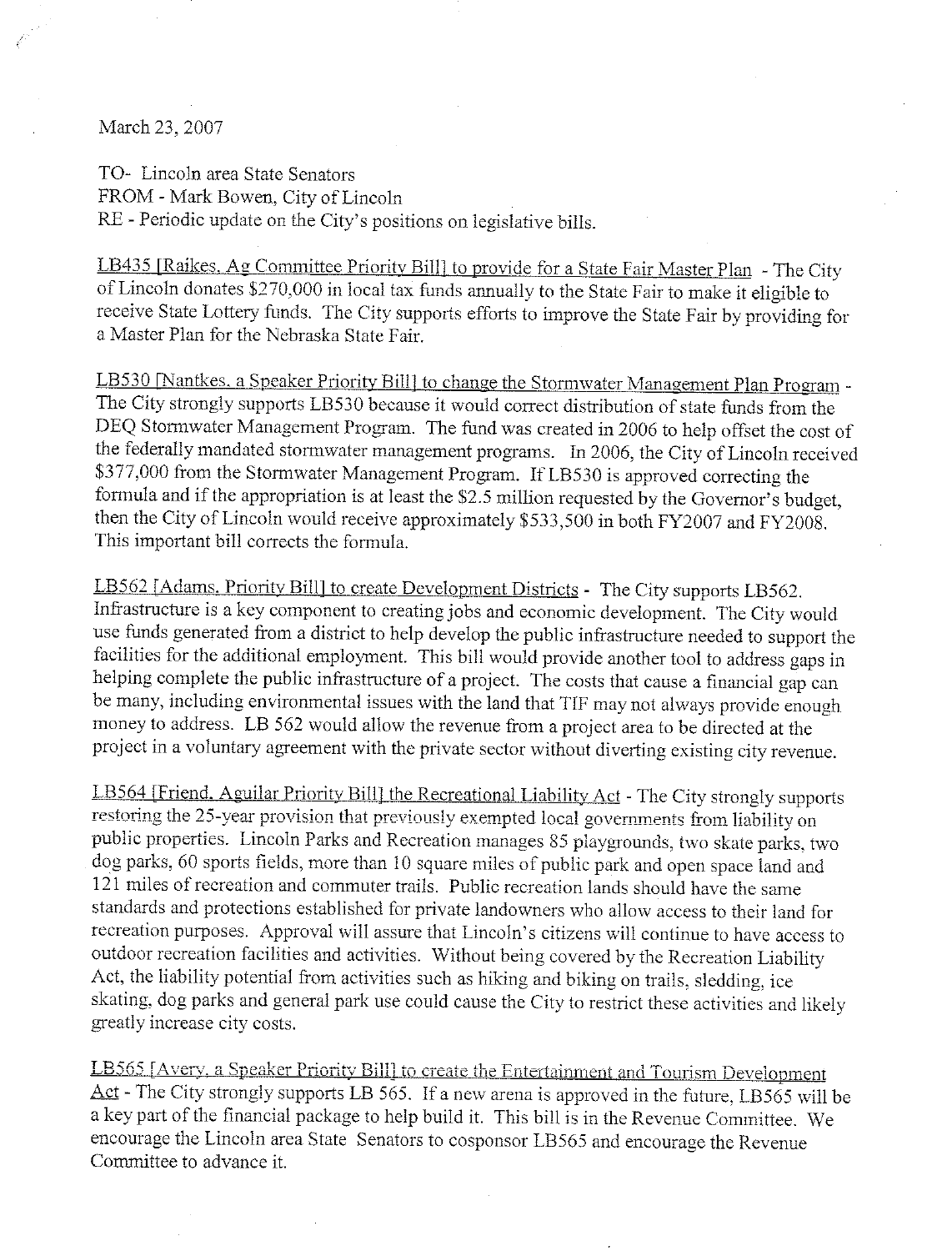LB 663 [Hudkins, Priority Bill] to change Distribution of Motor Vehicle Registration Fees - The City supports LB663 because even though it would reduce the general sales tax revenue to the City of Lincoln, it will increase by a larger amount the street construction funds distributed to the City.

LR6CA [Avery, Priority Bill] a Constitutional Amendment to Improve Investments - The City supports LR6CA to allow for a more diverse investment of funds held by a public endowment. This change would allow the Community Health Endowment to receive a higher return on the funds invested and make more funds available for local health programs.

LB335 [Kruse] to change Civil Protective Custody - The City encourages Lincoln area Senators to support LB335 to extend the hold period for civil protective custody and supports efforts being discussed to attach it to LB578. A longer intervention period would help the chronic population address their addictions.

LB551 [Flood] to provide for sales tax revenue under the Convention Center Facility Financing Assistance Act - The City supports this bill because it also could be an important tool toward financing a future arena and convention center in Lincoln.

LB 305 [Fischer] to change the distribution of certain sales tax revenue - The City of Lincoln supports LB305 because it would increase road and street construction funds to cities.

Public Transit Appropriations – The City testified in support of LB 182 and supports increasing state financial assistance for public transportation. Currently, the Lincoln StarTran bus system receives about \$400,000 of state transit funds. Preliminary funding allocations in FY07-08 and FY 08-09 are \$1,648,672 and \$1,911,339 respectively would result in Lincoln receiving about \$450,000 in FY07-08 and \$500,000 in FY08-09. This funding, while significantly less than amounts for which Lincoln is eligible, is vital to maintaining the current public transit services in Lincoln. The funding distribution does point to the need for supporting LB 182 which would equally allocate financial assistance to all public transportation providers with up to 50 percent of the eligible operating expenses. State funding traditionally has been allocated such that the rural and other non-metro transit systems have received nearly 100% of their eligible operating costs, while Lincoln StarTran and Metro Area Transit of Omaha split any remaining funds. This traditional allocation has historically resulted in Lincoln receiving approximately 6% of eligible operating costs.

DEO Appropriations - The City of Lincoln testified in support of funding the Stormwater Management Program at least at the \$2.5 million annual level recommended by the Governor's Budget. This fund was established in 2006 to help offset the costs of the federally mandated stormwater programs. In 2006, the City of Lincoln received \$377,000 from the Stormwater Management Program. If LB530 is approved correcting the formula and if the appropriation is at least the \$2.5 million requested by the Governor's budget, then the City of Lincoln would receive approximately \$533,500 in both FY2007 and FY2008. Currently cities must rely on property taxes to pay the costs of this federal unfunded mandate which is enforced by the DEQ. LB534 would reduce the burden this federal mandate places on property taxes.